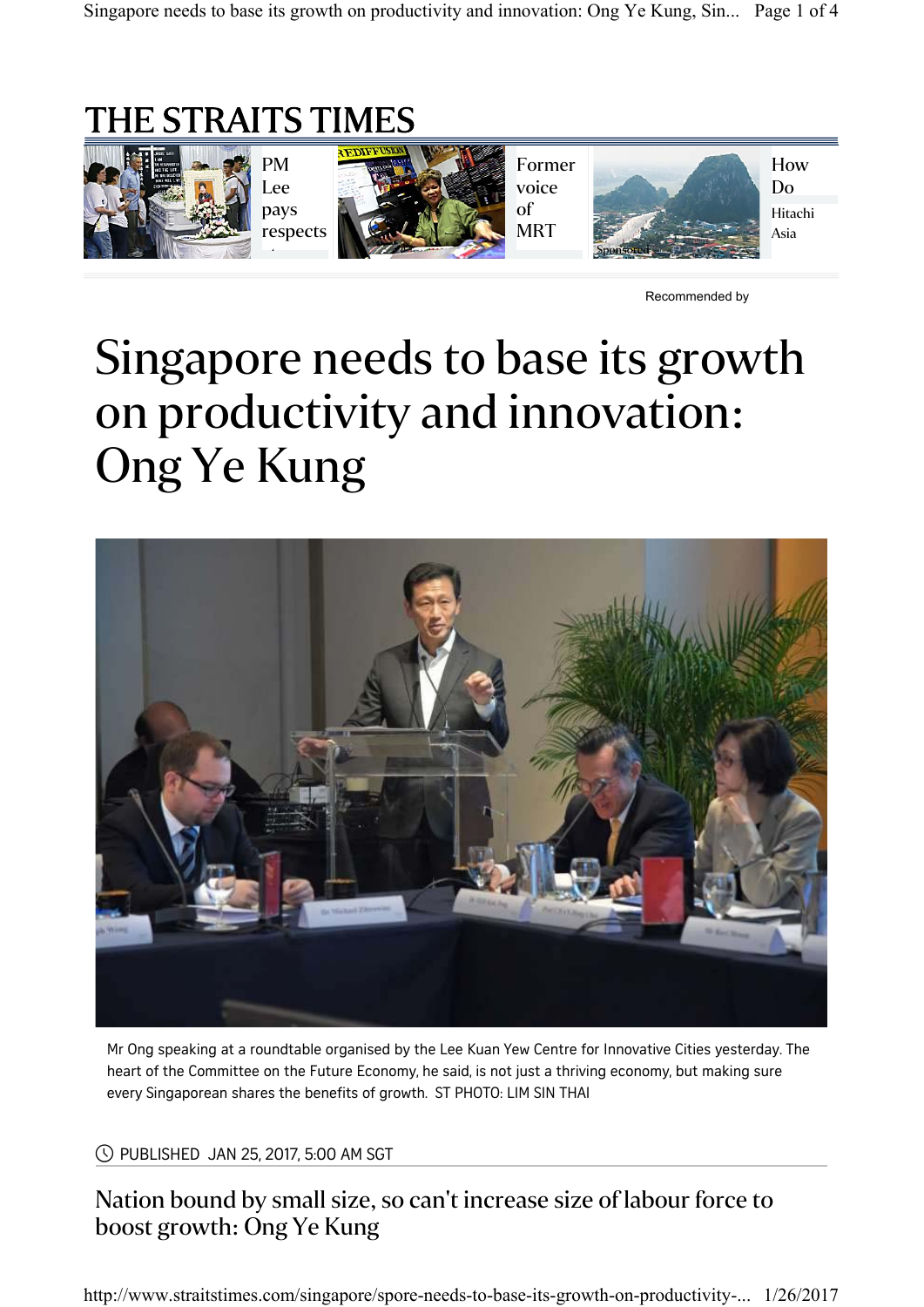$\blacktriangleright$ 

#### Pearl Lee (mailto:leepearl@sph.com.sg)

Singapore's economic growth cannot be achieved through man- power-led growth, but should be based on productivity and innovation, Minister for Education (Higher Education and Skills) Ong Ye Kung said yesterday.

He was giving a preview of an upcoming report on how Singapore can gear its economy for a more uncertain, challenging future.

Speaking at a roundtable organised by the Singapore University of Technology and Design's (SUTD) Lee Kuan Yew Centre for Innovative Cities, Mr Ong said the country faces challenging demographic trends, is bound by its small size and cannot pump up growth by increasing the size of its labour force.

"We need to protect our sense of belonging that we are Singaporeans, and develop our unique Singapore identity," he said.

"We are on an irreversible journey to pursue growth based on productivity and innovation."

### MR ONG YE KUNG, ON LIMITS TO SIZE OF THE LABOUR FORCE

We need to protect our sense of belonging that we are Singaporeans, and develop our unique Singapore identity. We are on an irreversible journey to pursue growth based on productivity and innovation.

ON FOSTERING ENTREPRENEURIAL SPIRIT

Enterprise is in our blood and DNA. We will have to build upon it further - to make our system more capable, more productive and more enterprising.

"

The report of the Committee on the Future Economy (CFE), which will be released soon, will focus on how Singapore can maximise limited resources through greater productivity and innovation, he said. "It is no longer regulating the amount of resources, but diving deeper into the algorithms and mechanisms of their allocation, achieving quantum leaps in optimisation," he added.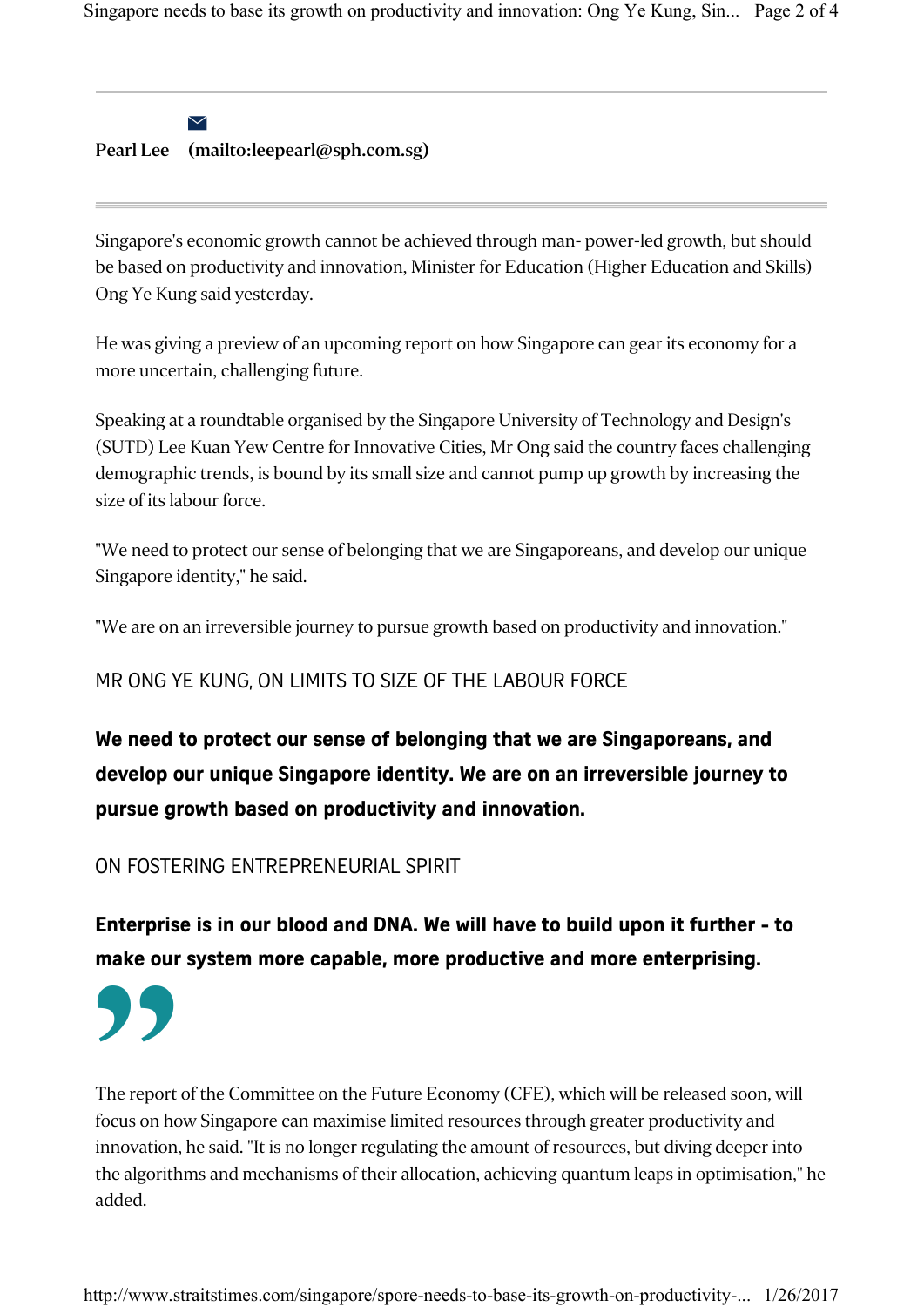Over the past year, the CFE has been discussing how workers and businesses can prepare for the future. Mr Ong co-chairs its sub-committee on future jobs and skills.

Yesterday, he noted that past economic committees have put attention on productivity, skills and innovation, and recent schemes have helped companies restructure.

The CFE builds on these efforts, but its recommendations will require much deeper changes that can take a generation or more to realise. They seek to answer the question: How do we do more with less? Mr Ong gave four broad responses.

One, Singapore has to identify areas of future growth where it has a comparative advantage, like trade, its airport and seaport, and the digital economy, and allow ground-up innovation in unexpected areas.

Two, it has to deepen the skills base of workers, and rethink education by broadening what success means, away from purely academic grades and towards skills mastery.

Three, its people and companies must be encouraged to tap and enter regional and global markets.

Four, deep skills and the desire to venture out can be foundations for an enterprising spirit, that ought to be nurtured.

Mr Ong said the Government can foster an environment that facilitates enterprise, but society has to "play an even bigger role, in the way it views failures, celebrates successes and decides who to honour". "We need to honour entrepreneurs as we do scholars today," he said.

Mr Ong said he sees the spirit of entrepreneurship in students today, adding that parents too should support youth wanting to be pioneers.

Singapore, he added, has a natural advantage in its geography that drew enterprising people from the region and beyond to its shores, to form its diverse population today.

"We were not just a sleepy fishing village before our founding in 1819. We had been a vibrant emporium," he said, adding that this foundation was built upon to grow industries from manufacturing to logistics.

"Enterprise is in our blood and DNA. We will have to build upon it further - to make our system more capable, more productive and more enterprising."

The heart of the CFE, he added, is not just a thriving economy, but making sure every Singaporean shares the benefits of growth.

Mr Ong cited how on a walkabout, he met a Hokkien-speaking middle-aged man who worked at Google, manning its cafeteria.